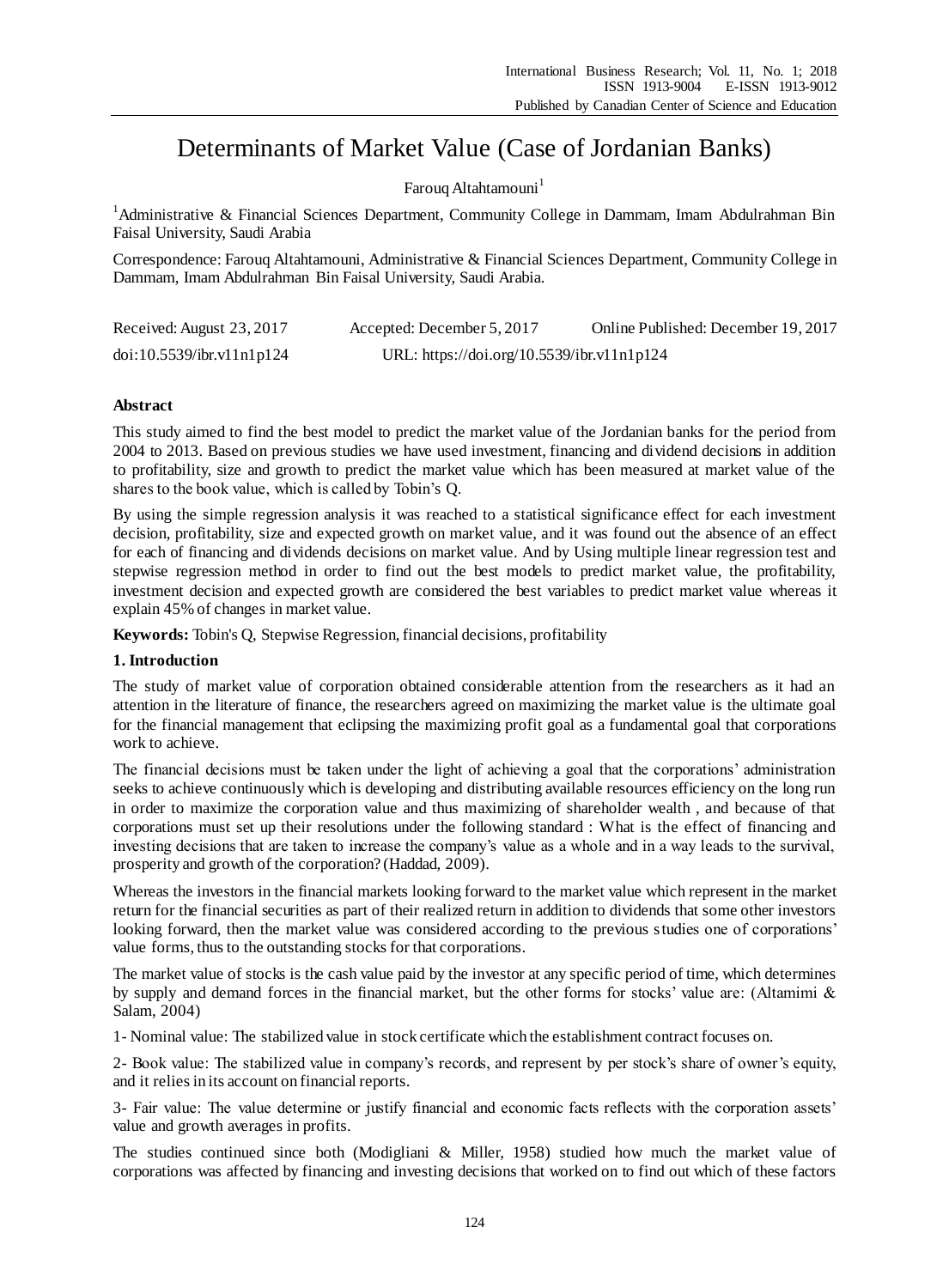affecting the market value of corporations in order to be taken into consideration for investors as a determinant factor of investment.

According to the previous studies the market value are affected by fundamental elements represented in financial decisions which are the financing decision, investment decision, dividends decision and accounting profits, whereas the study of (Modigliani & Miller, 1963) is consider one of the studies that was proved through it that the market value affected by the financing and investing decisions and the corporation's value increases if it is funded throughout the debt and it is because of the paid interest on debt will reduce taxes paid on income, thus the disposable income for investors will increase compared with no taxes, and this study came after both (Modigliani & Miller 1958) introduced a study which dealt with searching in capital structure and its cost and the investment theory which found out that the corporation's value does not affected by the debt in capital structure, through assuming the existence of highly efficient markets, and no taxes on the corporation or personal taxes, and the data is available for everyone whether in corporations or individual investors, and also the interest in fixed regardless of the used debt ratio, and there are no prospects of bankruptcy.

Many researchers disagree on the effect of dividends' policy on market value and how much it affects on the market value, and (Godon,1959) sees that dividends work on increasing market value, and others see that market value does not affected by dividends' policy such as (M&M, 1961).

The study of (Ball & Brown, 1968) was one of the first studies on accounting profits effect on market value, and (Rappaport, 1987) sees that accounting profits one of the most important determinants of market value, so the accounting profits are the result of decisions that are made in corporations' administrations, and those profits reflect in financial policies that will be continued for years ahead.

This study came out to continue the previous studies and to show what are influencing factors in calculated market value for Jordanian Banks in order to be function in calculating the market value for Jordanian investors in Bank Sectors which considered the higher market value among operating sectors in Jordanian market throughout years of study, and as described in table (1) whereas it shows the price index weighted by market value for operating sectors in Amman's stock exchange for securities.

| Period | <b>Banks</b> | Insurance | <b>Services</b> | Industry | General  |  |
|--------|--------------|-----------|-----------------|----------|----------|--|
| 2004   | 7230.9       | 3726.9    | 1874.4          | 2526.9   | 4245.6   |  |
| 2005   | 16892        | 7382.4    | 3332.5          | 2903.4   | 8191.5   |  |
| 2006   | 10704.7      | 4156.3    | 2286.6          | 2507.6   | 5518.1   |  |
| 2007   | 13886.7      | 4900.4    | 2740.3          | 4565.5   | 7519.3   |  |
| 2008   | 11380.1      | 3821.3    | 1865.6          | 4560.1   | 6243.1   |  |
| 2009   | 9368         | 3943.6    | 1700.6          | 4563.2   | 5520.1   |  |
| 2010   | 8848.3       | 2103.5    | 1506.4          | 4841.7   | 5318     |  |
| 2011   | 7542.3       | 1703.7    | 1302.1          | 4427.4   | 4648.4   |  |
| 2012   | 7.297.40     | 1.251.00  | 1.240.40        | 4,606.40 | 4.593.90 |  |
| 2013   | 8.035.19     | 1.214.13  | 1,255.08        | 3,210.42 | 4,336.71 |  |
|        |              |           |                 |          |          |  |

Table 1. Price Index Weighted by Market Capitalization (point)

Source: Amman Stock Exchange web site.

This study was done by dealing with the most important market value's measures which is the market value to the book value, where this index were done by James Tobin (Tobin, 1969), (Tobin & Brainard, 1977), and that index was done in order to calculate the market value to the replacement cost, but it was developed to calculate the market value of corporations throughout the following equation:

```
Tobin's q= Market value to Book value = Market value of share
                                Book Value of Share
```
This measure is consider an index for corporation's ability to create the wealth for stocks' owners according to its historical cost, so the corporation that has ratio more than one is a successful in creating wealth, and the opposite gives an index of the wealth weakness (Alnaimi & Altamimi, 2009), and it also gives an index if the corporation's stocks valued more of their value or undervalued.

(Haddad, 2009) has pointed out that corporations achieve high average for the return on the assets or on the equity then its market value is comparatively higher than its book value compared with corporations of low average for the return on their assets.

This measure is consider one of the most important measures of the market value in the study of (Altahtamouni & Alslehat, 2014), so they proved throughout their study which conducted on Jordanian Banks that this measure of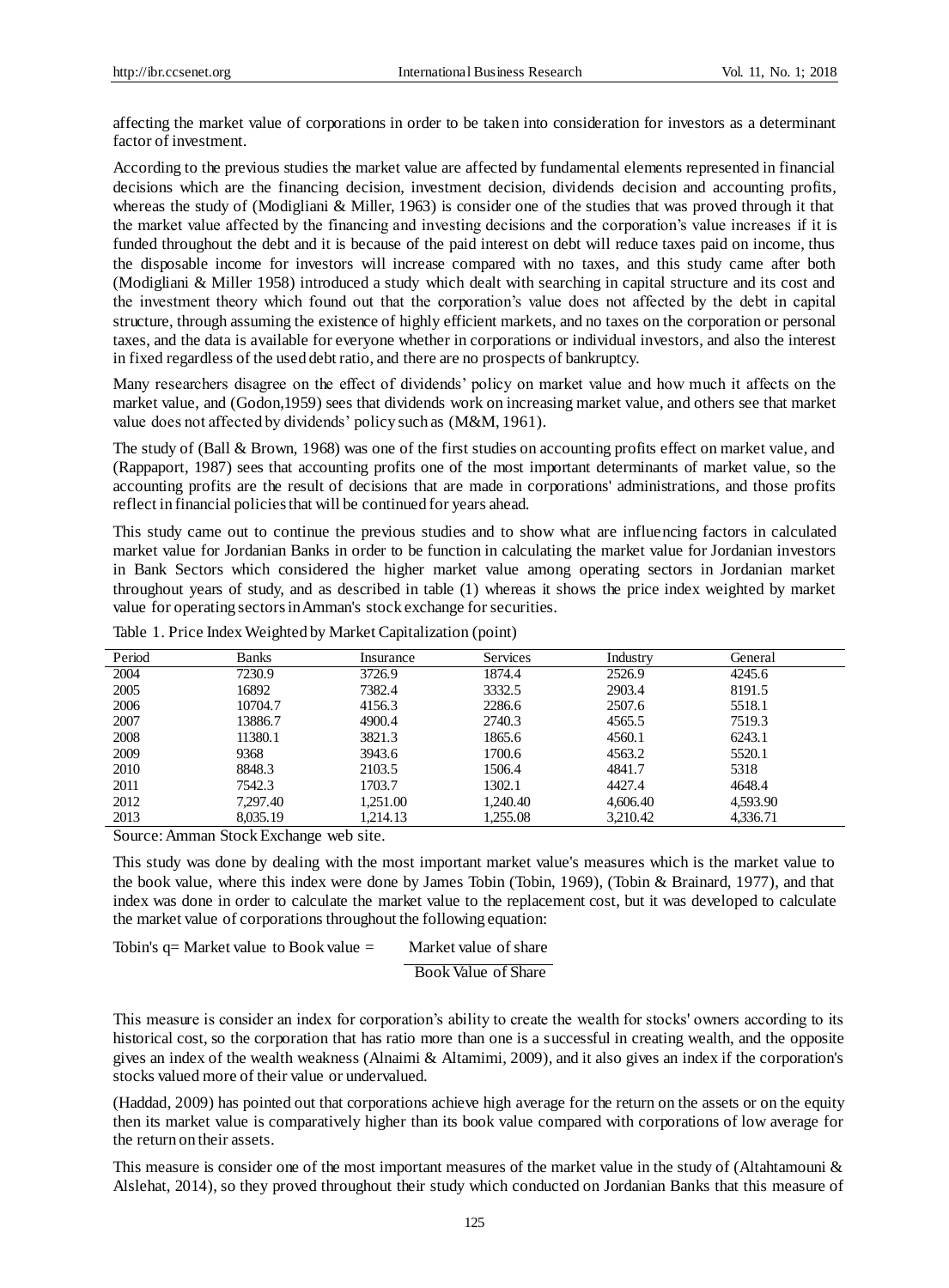market value is most affected with accounting profits' measures among many measures for the market value, and we will see that it also was affected with other factors such as financial decisions.

## **2. Objectives of the Study**

This study aims to know:

- 1- The effect of investment decision on market value.
- 2- The effect of financing decision on market value.
- 3- The effect of dividends decision on market value.
- 4- The effect of profitability on market value.
- 5- The effect of corporation's size on market value.
- 6- The effect of growth on market value.
- 7- Reaching the best models to predict the market value.

## **3. The Importance of the Study**

The importance of this study from came from the attention of researchers and investors in the market value and to investigate the more factors that affect the market value. And the importance of study rises from that it is the first study (according to the researcher's science) which we can study the determinants of Tobin's Q throughout the application on operating banks in Jordanian Banks Sector, and its importance also rises from that we will work on finding the best models that thorough it we can predict the market value.

## **4. The Study Problem**

We can formulate the study problem through the following questions:

- 1- Does the financial decisions (Investment, financing and dividends) affect on the market value?
- 2- Does the profitability affect on the market value?
- 3- Does the corporation's size effect on the market value?
- 4- Does the expected growth affect on the market value?

# **5. Literature Review**

These are so many studies worked on studying determinants of the market value from various aspects using several measures for market value, and we can review some studies related to this one and related to some other variables were used.

(El-Kouri, Almwlla, 1997) studied the effect of dividends' policy on market value, where they found out an absence of a relationship between distributed profits and corporation's value.

Both researchers (Ben Naceur & Goaied, 2002) tried in a study to find out the most important determinants of market value in Tunisia. They reached to an existing of a statistical significance positive relationship between dividends and market to book value, and a statistical significance positive relationship between profitability measured by the return on the assets and market value.

(Kaifeng, 2002) studied the relationship between capital structure measured by debts ratio and market value measured by market to the book value for corporation's stocks in Netherlands, and throughout conducting the regression test he came out to an existing of statistical significance positive relationship between capital structure and corporation's value for low- growth corporations, but for high- growth corporations the study did not find any relationship between capital structure and the corporation's value.

(Abbad, 2004) tried throughout a study to show the effect of capital structure represented in debt ratio on market value measured by the market to book value for stocks, and it has been shown the existing of statistical significance positive effect for debt on the market value.

(Bani Saeed, 2004) studied the effect of dividend policy, the stock return and debt ratio on the market value in Jordan and he came out to the existing of statistical significance effect for each of stock return and debt ratio on the market value, and he did not find an effect for dividends policy on the market value and that was on the levels of market and bank sectors.

In the study of (Ben Naceur & Goaied, 2004) both researchers worked on studying the effect of each of the return, book value, dividends, debt and investment on the market value, and they reached to the existing of an effect for each of the return, book value and dividends on the market value, and there is no effect for each of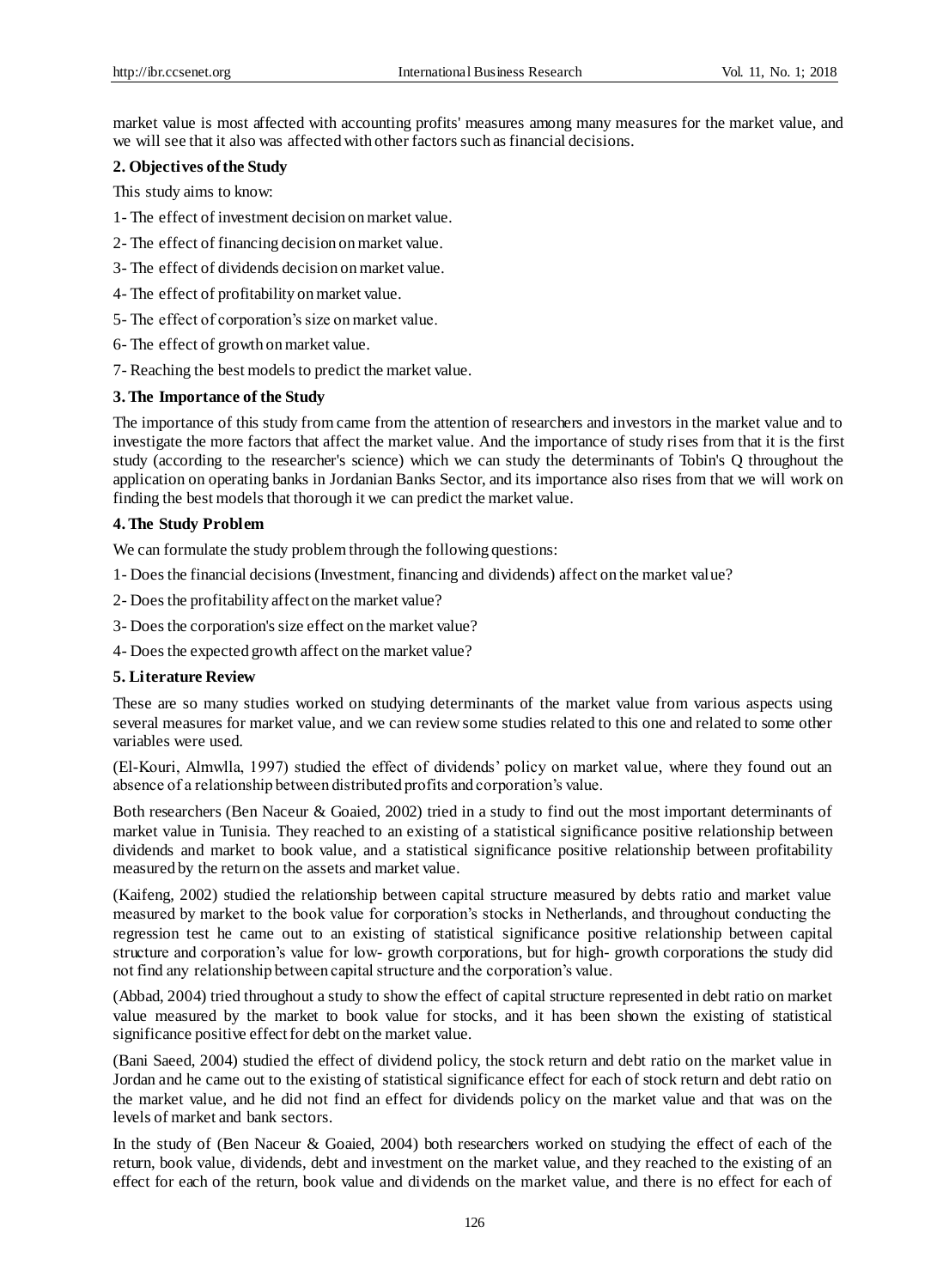debt and investment on the market value.

The study of (Pandey, 2005) aimed to find out which of the factors that affect on the market to the book value for stocks, and the researcher found out that each of the profitability and debt's ratio has a statically significance positive effect on the market value, and he also find out that each of the growth and size affect inversely on the market value.

(Asogwa, 2009) worked on to find out which factors determine the market value for bank in Nigeria. He found out that dividends policy are the most factors determine the market value represented in market to the book value for stocks than growth and profitability, and it has been shown the absence of an effect for each of the debt and size on the market value.

In studying the relationship between accounting profits and market value, both (Altahtamouni & Alslehat, 2014) studied the relation between some accounting indicators and growth and several measures for market value including the market value measure to the book value for stocks throughout the application on the Jordanian banks. They found out to the existing of a relationship between accounting indexes and the market value to the book value, and that measure was one of the most affecting by accounting indexes from all the market value's measures.

## **6. Research Methodology**

#### *6.1 Sample and Data*

The study society consists of Jordanian bank sector from the year of 2004 until 2013. The study sample has been chosen from all banks consisted for the Jordanian bank sector without exception subject to availability of data throughout the study period.

#### *6.2 The Study Hypotheses*

Hypotheses of the study have been formulated according to the questions of the study and their goals in order to test the relations between the study variables.

(H01): There is no statistically significant effect of investment decision on the market value for Jordanian banks.

(H02): There is no statistically significant effect of financing decision on the market value for Jordanian banks.

(H03): There is no statistically significant effect of dividend decision on the market value for Jordanian banks.

(H04): There is no statistically significant effect of profitability on the market value for Jordanian banks.

(H05): There is no statistically significant effect of corporation's size on the market value for Jordanian banks.

- (H06): There is no statistically significant effect of expected growth on the market value for Jordanian banks.
- (H07): There is no statistically significant effect of financial decisions, profitability, corporation's size and expected growth on the market value for Jordanian banks.

*6.3 The Study Variables*

The following variables will be used in order to serve the study purposes:

6.3.1 Independent Variables

1- Investment decision

It has been measured by growth ratio in assets amount, which is representing the company's investment =

Assets amount per day  $(t)$  – Assets amount per day  $(t-1)$ 

Assets amount per day (t-1)

2- Financing decision

It has been measured by debt to equity ratio  $=$  Total Liabilities

Total Assets

3- Dividend decision

It has been measured throughout the following equation:

Dividends per share

Earnings per share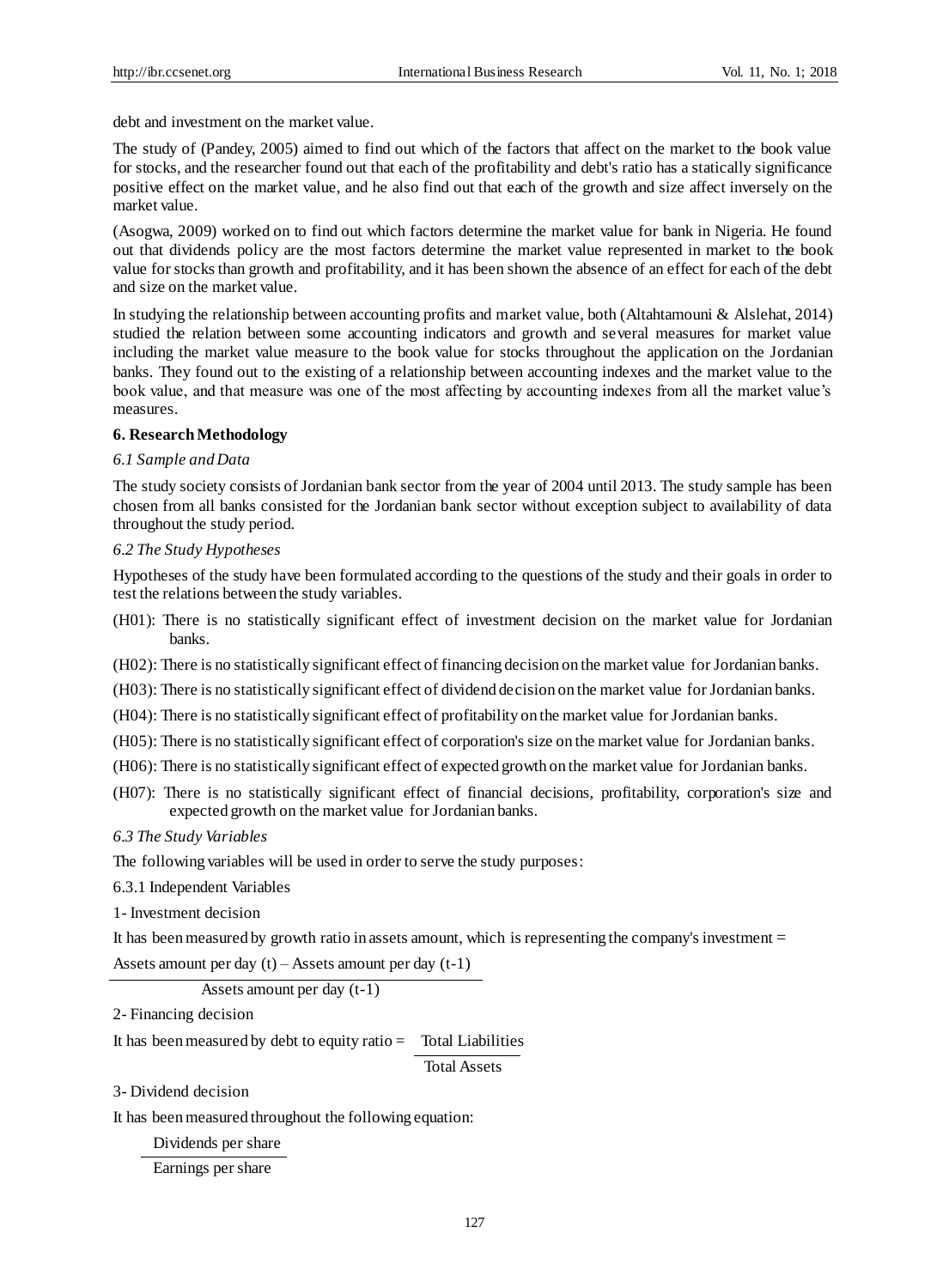4- Profitability, according to the previous studies and determining the market to book value model, it was necessary to use the return rate on capital resources as a profitability measure, but according on the study of (Altahtamouni & Alslehat, 2014) which they found out through it that the best profitability measures affecting in the market value is the earning per share.

Earnings per share (EPS) = Net Income attributable to ordinary shareholders

Number of ordinary shares

5- Corporation's size, where it has been measured by the natural logarithm for total assets.

6- Expected growth, and it has been measured by the following equation:

Expected growth = Return on equity  $\times$  retention ratio

6.3.2 Dependent Variable

The market value hat has been measured by Tobin's Q.

Tobin's  $Q =$  Market value to book value for shares  $=$  Market value per share

Book value per share

#### *6.4 Statistical Methods Used*

Two major tests will be used in this study for testing the relations according to the study hypotheses in addition to correlation test between the study variables and they are as follow:

1- Simple linear regression test using method of ordinary least squares (OLS).

2- Multiple linear regression test using stepwise regression in order to reach the best model to predict the market value throughout the mechanism of excluding the non-influential factors in the market value.

*6.5 The Study Models*

The following models were used in order to express the relationship between independent variables and dependent variable in this study:

- Simple linear regression

 $TO= a + b I + ei$ 

Where is:

TQ: The market value measured by market value to the book value

I: Investment decision

 $TO= a + b F + ei$ 

Where is:

F: Financing decision

 $TO= a + b D + ei$ 

Where is:

D: Dividend decision

 $TO= a + b P + ei$ 

Where is:

P: Profitability

 $TO= a + b S + ei$ 

Where is:

S: Corporation size

 $TO= a + b G + ei$ 

Where is:

G: Expected growth

- Stepwise multiple regression model

 $TO= a + b1 I + b2 F + b3 D + b4 P + b5 S + b6 G + ei$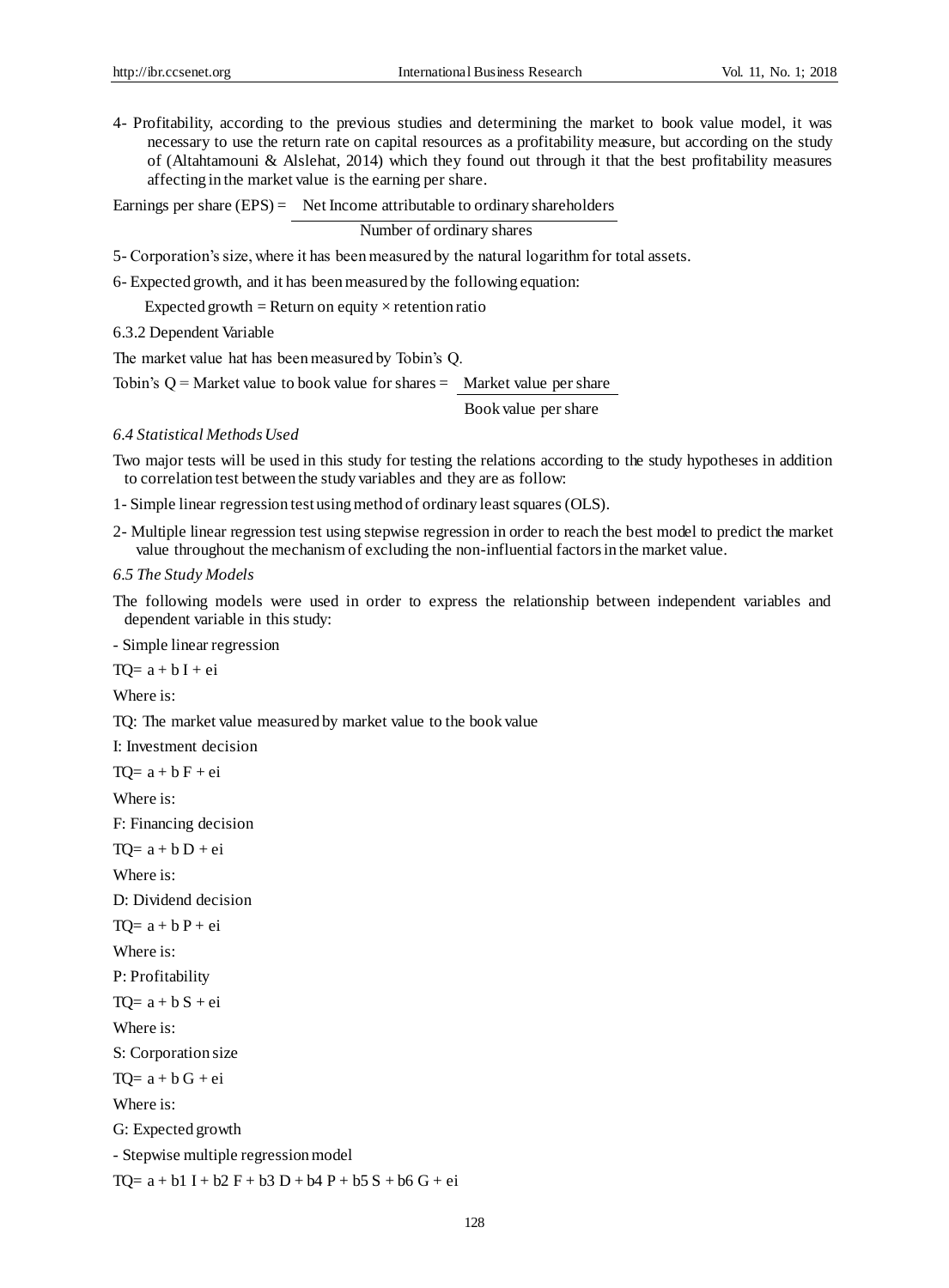## **7. Results of the Study's Tests**

#### *7.1 Results of the Descriptive Statistics*

By looking to table 2 we can find that the descriptive statistics for the study variables which indicates to the maximum and minimum value for the variables in addition to the average and standard deviation.

The table shows that the arithmetic mean for market value equals (1.6814) and the standard deviation equals (.94636), and this shows that some banks moving away with its market value from the sector's average during period of the study. The results shows that some banks worked on making a wealth for its owners, where the maximum value for the market value equals (5.35), and from the other hand some banks worked on destroying the wealth of its owners and that was shown throughout the minimum value of the market value which is (-.46), and with regard of that value which is negative value as a result of the existing of carry-forward losses from previous years worked on achieving a negative book value.

Table 2. descriptive statistics

| Variable | Minimum | Maximum | Mean    | Std. Deviation |
|----------|---------|---------|---------|----------------|
| TO       | $-.46$  | 5.35    | 1.6814  | .94636         |
|          | $-.55$  | .93     | .1280   | .18354         |
|          | .17     | 1.31    | .8627   | .10660         |
| D        | .00     | 1.23    | .2862   | .30911         |
| D        | $-.38$  | 1.80    | .2095   | .23474         |
| S        | 17.79   | 22.62   | 20.3574 | .98212         |
|          | $-.25$  | .39     | .0726   | .08318         |

*7.2 Results of Correlation Analysis*

The results of correlation analysis in table (3) indicate to the existing of statistical significance relation between each of investment decision, profitability, size and expected growth from the independent variables and the market value, and the analysis results did not indicate to the existing of a relation between financing decision and market value, and dividend decision and the market value, and this indicates that dividend decision and the debt volume does not form any index for investors in bank sectors to affect on the market value.

Table 3. correlation analysis

| Variable |         |          |         |         |         |           |
|----------|---------|----------|---------|---------|---------|-----------|
| TΩ       | $.352*$ | $-.014$  | $-.142$ | $.636*$ | $.237*$ | $.473*$   |
|          |         | $-.246*$ | $-.137$ | $.249*$ | .043    | .147      |
|          |         |          | $-.069$ | $-.049$ | .295*   | .125      |
|          |         |          |         | .030    | $.312*$ | $-0.290*$ |
|          |         |          |         |         | $.334*$ |           |
|          |         |          |         |         |         | .118      |
|          |         |          |         |         |         |           |

\* Denotes 1% level of significance

*7.3 Results of Regression Analysis*

7.3.1 Results of Analyzing Simple Linear Regression

Table 4 indicates to the results of analyzing simple linear regression for market value on each of the independent variables, and it also shows the study assumptions test. Whereas the results indicate the existing of statistical significance effect for each of investment decision, profitability, size and growth on the market value, and furthermore it indicate that the most variable explaining the change in market value is the profitability whereas it reached (.400) R-Square, and the results indicate that the financing decision does not affect in the market value and does not explain any variables in the market value, and the results also show that dividends decision does not affect on the market value.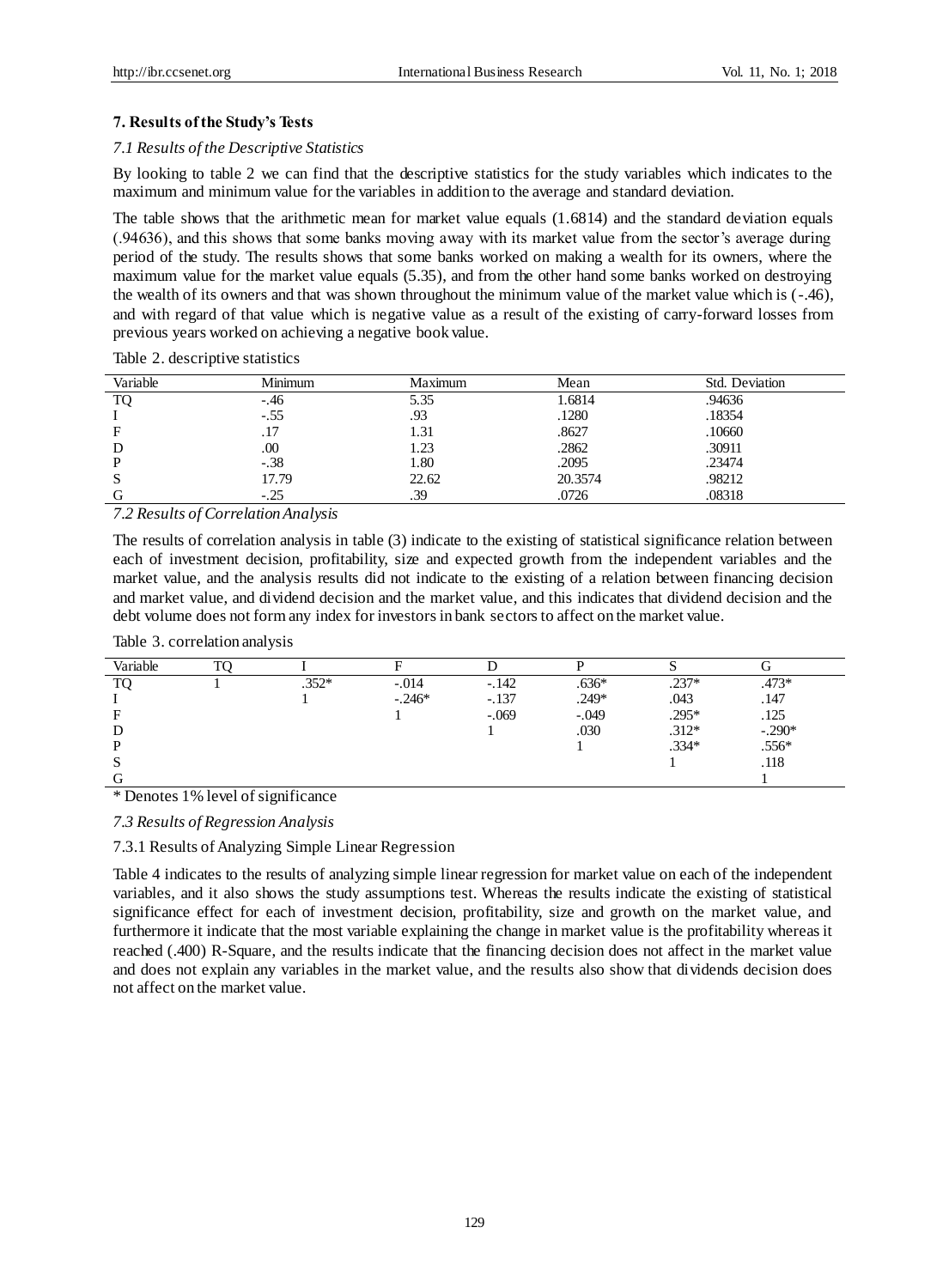| Variable                  | Equation results                                        |          | Hypothesis testing |
|---------------------------|---------------------------------------------------------|----------|--------------------|
| I                         | Constant                                                | 1.449*   |                    |
|                           | Coefficient                                             | 1.817*   | H01: : Rejected    |
|                           | R-square                                                | .124     |                    |
| $\boldsymbol{\mathrm{F}}$ | Constant                                                | 1.790*   |                    |
|                           | Coefficient                                             | $-.126$  | $H02:$ : Accepted  |
|                           | R-square                                                | .000     |                    |
| D                         | Constant                                                | 1.805*   |                    |
|                           | Coefficient                                             | $-.434$  | H03: : Accepted    |
|                           | R-square                                                | .020     |                    |
| $\mathbf{P}$              | $\mathbf{V}L$ , $\mathbf{L}$ , $\mathbf{L}$<br>Constant | $1.143*$ |                    |
|                           | Coefficient                                             | 2.570*   | H04: : Rejected    |
|                           | R-square                                                | .400     |                    |
| ${\bf S}$                 | Constant                                                | $-2.965$ |                    |
|                           | Coefficient                                             | $.228*$  | H05:: Rejected     |
|                           | R-square                                                | .056     |                    |
| ${\bf G}$                 | Constant                                                | $1.279*$ |                    |
|                           | Coefficient                                             | 5.440*   | H06:: Rejected     |
|                           | R-square                                                | .224     |                    |
|                           |                                                         |          |                    |

Table 4. Results of analyzing simple linear regression

\* Denotes 1% level of significance

7.3.2 Results of Multiple Linear Regression Using Stepwise Regression Method

Table 5 indicates to results of multiple linear regression test of market value on independent variables.

Table 5. Results of multiple linear regression

|                   | Multiple Regression |                           |
|-------------------|---------------------|---------------------------|
| Constant          | $-.569$             | Collinearity Statistics   |
|                   |                     | (VIF)                     |
| I-Coefficient     | .995*               | 1.181                     |
| F-Coefficient     | .087                | 1.305                     |
| D-Coefficient     | $-.367$             | 1.358                     |
| P-Coefficient     | $2.004*$            | 1.819                     |
| S-Coefficient     | .080                | 1.477                     |
| G-Coefficient     | 1.422               | 1.749                     |
| P-Value           | .000                | <b>Hypothesis Testing</b> |
| Adjusted R-Square | .454                | H06:: Rejected            |

\* Denotes 1% level of significance

The results show an existing statistically significance effect for independent variables of the study model on the market value, whereas the value of the significance of the model (.000), and the model explain 45% of changes in the market value.

Results in table (6) of the stepwise regression indicate that the best model in which it can be predict through with market value throughout the study variables (After the excluding the least elements affecting the market value which has no statistical significance effect on the market value) is:

## MV= .982+1.978 P+1.061 I+1.978 G

The results indicate that independent variables in the third stepwise regression model explain 45% of changes in the market value as the Adjusted R-Square value indicates.

The results also indicate to the absence of multicolliniarity between independent variables whereas variance inflationary factor (VIF) between (1) and (5) then that indicates the absence of multicolliniarity problem between independent variables.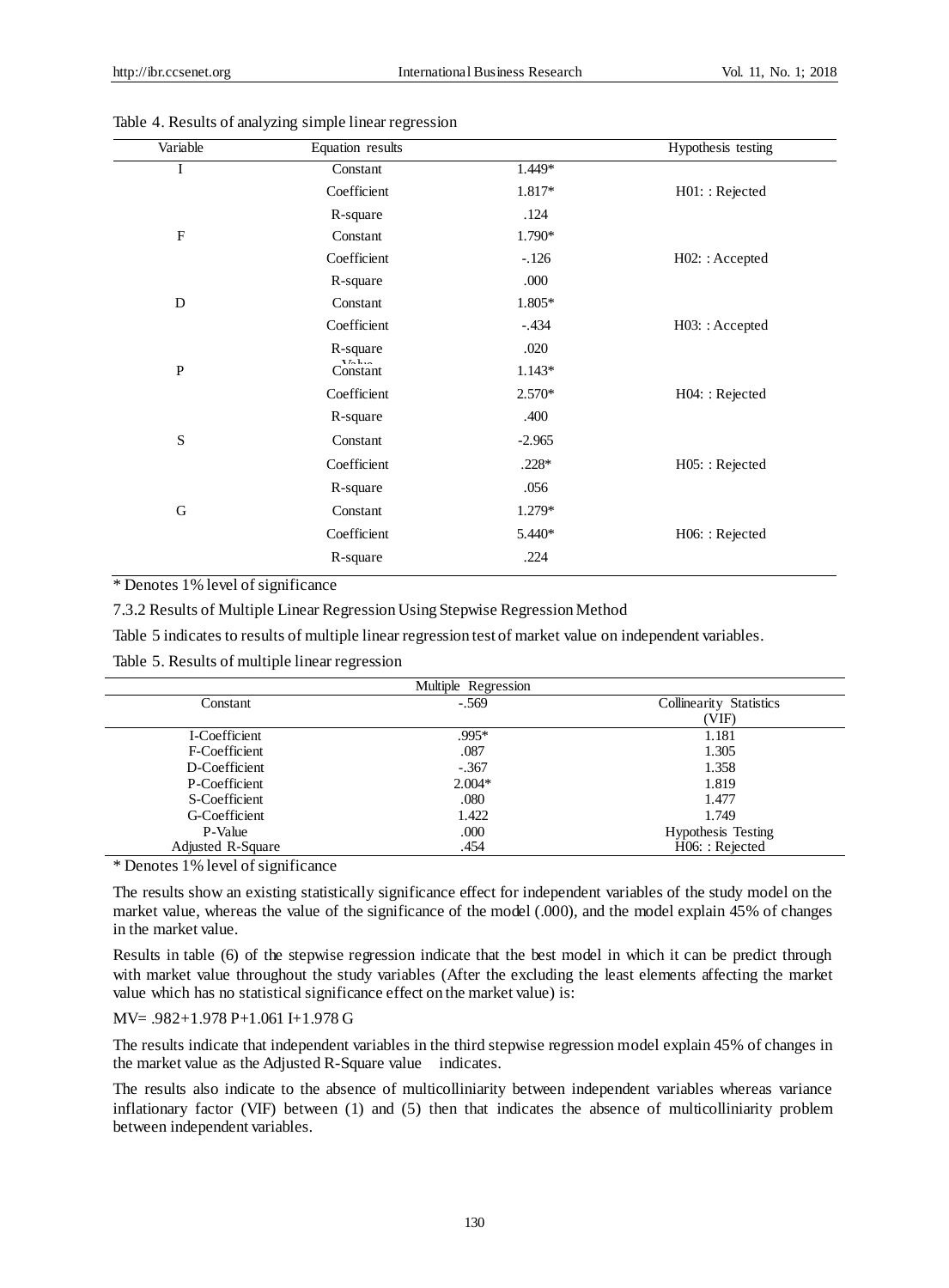#### Table 6. Stepwise regression

| Stepwise Regression |          |                                  |  |  |
|---------------------|----------|----------------------------------|--|--|
| (1)                 |          |                                  |  |  |
| Constant            | $1.143*$ |                                  |  |  |
| P-Coefficient       | 1.978*   |                                  |  |  |
| P-Value             | .000     |                                  |  |  |
| Adjusted R-Square   | .400     |                                  |  |  |
| Stepwise Regression |          |                                  |  |  |
| (2)                 |          |                                  |  |  |
| Constant            | $1.047*$ | Collinearity Statistics<br>(VIF) |  |  |
| P-Coefficient       | $2.362*$ | 1.066                            |  |  |
| I-Coefficient       | 1.065    | 1.066                            |  |  |
| P-Value             | .000     |                                  |  |  |
| Adjusted R-Square   | .436     |                                  |  |  |
| Stepwise Regression |          |                                  |  |  |
| (3)                 |          |                                  |  |  |
| Constant            | .982*    | Collinearity Statistics          |  |  |
|                     |          | (VIF)                            |  |  |
| P-Coefficient       | 1.978*   | 1.511                            |  |  |
| I- Coefficient      | $1.061*$ | 1.066                            |  |  |
| G- Coefficient      | 1.978*   | 1.447                            |  |  |
| P-Value             | .000     |                                  |  |  |
| Adjusted R-Square   | .452     |                                  |  |  |

\* Denotes 1% level of significance

#### **8. Conclusions**

After conducting the simple and multiple linear regression analysis and stepwise regression to examine the study hypotheses, the results of the study indicates to:

1- The existing of an effect for investment decision in Jordanian banks on their market value, whereas the growth in the bank's assets are taken into consideration to determine the market value by the investors, and that result differs from the result of the study of (Ben Naceur & Goaied, 2004).

2- There is no effect for financing decision on market value, and this result agreed with the study of each of the (Ben Naceur & Goaied, 2002), (Ben Naceur & Goaied, 2004) and (Asogwa, 2009), and it differs with the study of (Kaifeng, 2002), (Abbad, 2003), (Bani Saeed, 2004) and (Pandey, 2005), and that result may be due to the nature of bank's work and relying banks on deposits makes of the financial leverage high in banks and thus the investors do not take into consideration the financing decision in determining the market value.

3- The absence of an effect for dividends decision on market value, and this indicates that investors have no interest in distributed profits and reflect it of the market value for Jordanian banks, and some investors prefer profits retention than distribute it in order to take an advantage of these money in funding future investment projects, and it's clear in the inverse relation between dividends and investment decision, and the effect of increasing investment on market value as mentioned before. This result agreed with what was mentioned in (El-kouri, Almwlla, 1997) and (Bani Saeed, 2004) studies, and it does not agree with the studies of (Ben Naceur & Goaied, 2002), (Ben Naceur & Goaied, 2004) and (Asogwa, 2009).

4- The existing of an effect for profitability on market value, and it confirms on the positive relationship between profitability and market value, and also confirms that investors are interested in reading realized profits and reflect those profits in the market value as a major determinant and explainer to many of changes in market value for their investors, and this result agree with (Ben Naceur & Goaied, 2002), (Bani Saeed, 2004), (Ben Naceur & Goaied, 2004), (Pandey, 2005) and (Altahtamouni & Alslehat, 2014) studies and (Asogwa, 2009).

5- The existing of an effect for bank size on market value in accordance that the banks' assets volume form a guarantee for investors and it is a security and guarantee factor for their deposits, and this result differ with the study of (Ben Naceur & Goaied, 2002) and (Pandey, 2005) and (Asogwa, 2009).

6- The existing of an effect for expected growth on market value in accordance that investors take into consideration the expected growth in banks' profits and their future investments and reflect it on the current value for their investments, and this result agree with the study of (Altahtamouni & Alslehat, 2014) and (Asogwa, 2009), and does not agree with what was mentioned in the study of (Pandey, 2005).

7- The results of stepwise regression analysis shows that the best variables explaining the changes in market